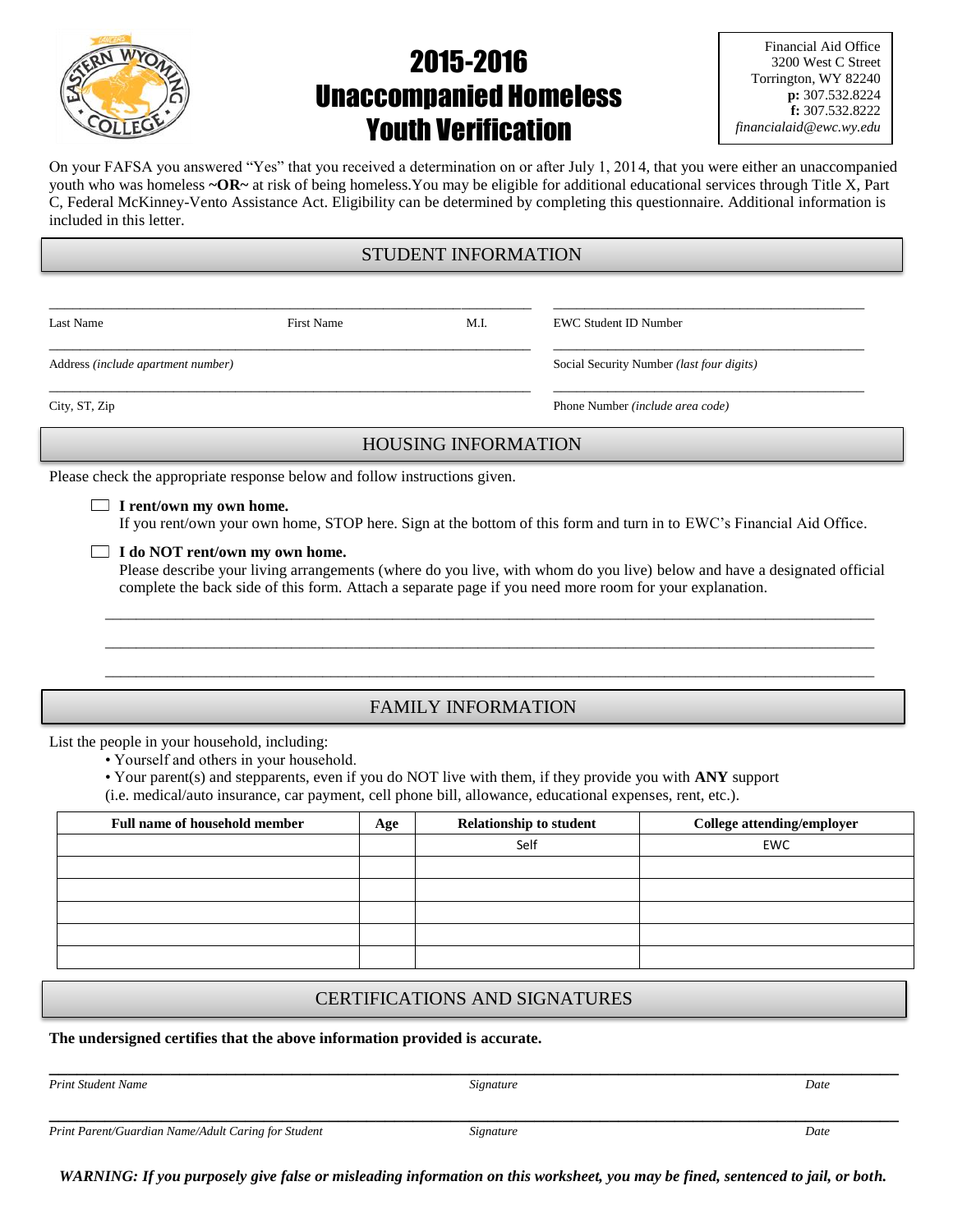## 2015-2016 Unaccompanied Homeless Youth Verification

*For the Purposes of Federal Financial Aid*

### **This form is to be completed by a designated official**

I am providing this letter of verification as a (check one):

A McKinney-Vento School District Liaison

 $\Box$  A director or designee of a HUD-funded shelter *(shelter name)*:

A director or designee of a RHYA-funded shelter *(shelter name)*:\_\_\_\_\_\_\_\_\_\_\_\_\_\_\_\_\_\_\_\_\_\_\_\_\_\_\_\_\_\_\_\_\_\_\_\_\_\_\_

This letter is to confirm that \_\_\_\_\_\_\_\_\_\_\_\_\_\_\_\_\_\_\_\_\_\_\_\_\_\_\_\_\_\_\_\_\_\_\_\_\_\_\_\_\_\_\_\_\_\_\_\_\_\_was:  *Print student name*

- **an unaccompanied homeless youth after July 1, 2014.** *After July 1, 2014, the student listed above was living in a homeless situation, as defined by Section 725 of the McKinney-Vento Act, and was not in the physical custody of a parent or guardian.*
- **an unaccompanied, self-supporting youth at risk of homelessness after July 1, 2014.** *After July 1, 2014, the student listed above was not in the physical custody of a parent or guardian, provides for his/her own living expenses entirely on his/her own, and is at risk of losing his/her housing.*

As per the College Cost Reduction and Access Act (Public Law 110-84), I am authorized to verify this student's living situation. No further verification by the Financial Aid Administrator is necessary. Should you have additional questions or need more information about this student, please contact me at the number listed below.

| Authorized Signature                                     |                                          | Date                                                              |      |
|----------------------------------------------------------|------------------------------------------|-------------------------------------------------------------------|------|
| Print Name                                               |                                          | Telephone Number                                                  |      |
| Title                                                    |                                          |                                                                   |      |
| Agency                                                   |                                          |                                                                   |      |
|                                                          |                                          |                                                                   |      |
|                                                          |                                          | <b>School Use Only</b>                                            |      |
|                                                          |                                          |                                                                   |      |
| <b>Approved</b><br><b>Denied</b>                         |                                          |                                                                   |      |
|                                                          | <b>Requested Additional Information:</b> |                                                                   |      |
|                                                          | <b>Title</b>                             | Signature                                                         | Date |
|                                                          |                                          |                                                                   |      |
|                                                          |                                          | <b>Eastern Wyoming College</b>                                    |      |
|                                                          |                                          | <b>Financial Aid Office</b>                                       |      |
|                                                          |                                          | 3200 West C Street                                                |      |
| <b>Print School Contact</b><br>Return completed form to: |                                          | Torrington, WY 82240<br>(307) 532-8224 or 1-866-327-8996 Ext 8224 |      |

....